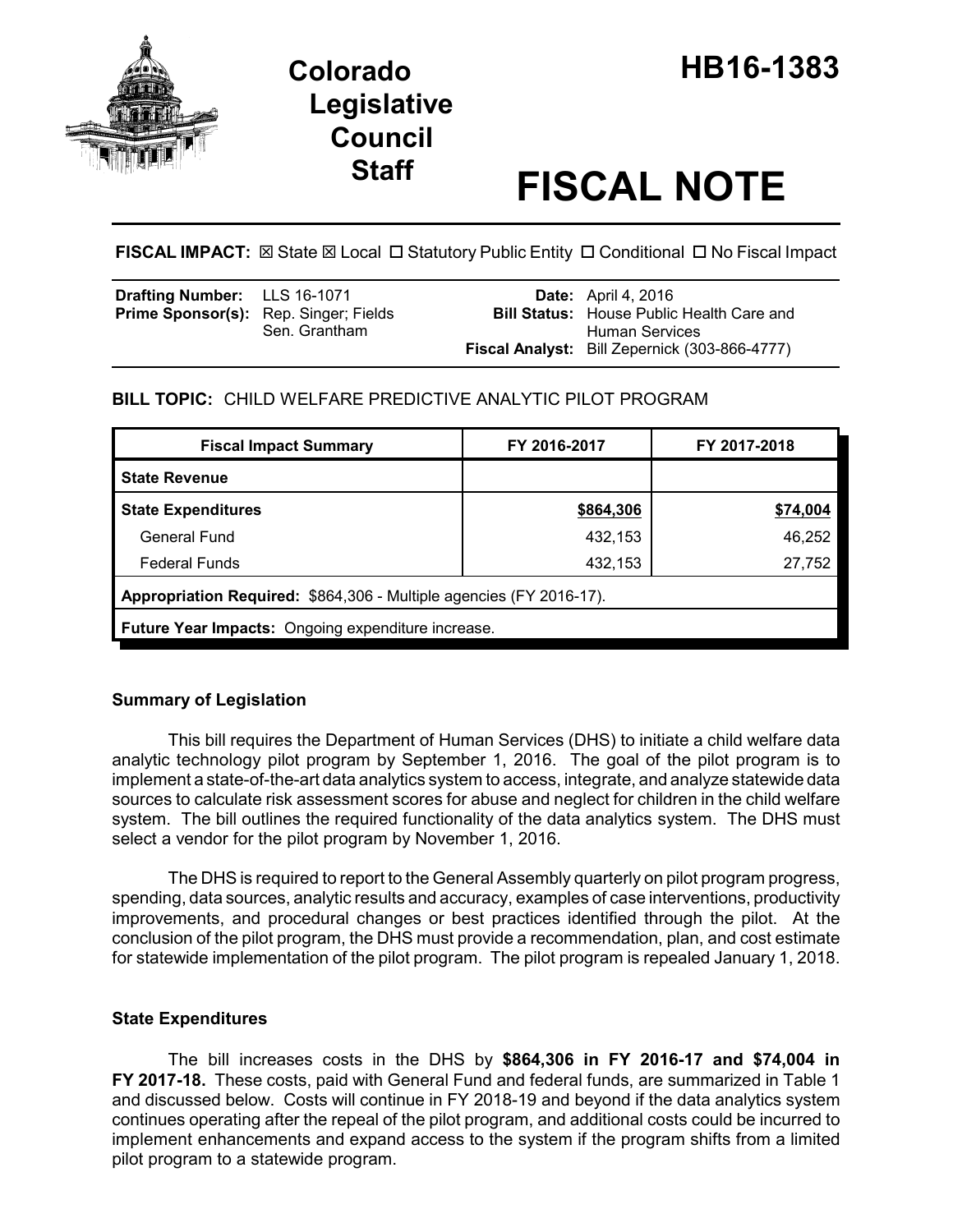| Table 1. Expenditures Under HB 16-1383      |                    |                  |  |  |  |
|---------------------------------------------|--------------------|------------------|--|--|--|
| <b>Cost Components</b>                      | FY 2016-17         | FY 2017-18       |  |  |  |
| <b>Information Technology Costs</b>         | \$764,306          | \$74,004         |  |  |  |
| <b>System Planning Vendor</b>               | 100,000            |                  |  |  |  |
| <b>TOTAL</b>                                | \$864,306          | \$74,004         |  |  |  |
| <b>General Fund</b><br><b>Federal Funds</b> | 432,153<br>432,153 | 46,252<br>27,752 |  |  |  |

*Information technology costs.* Costs in FY 2016-17 to create the data analytics system are estimated at \$764,306, split evenly between General Fund and federal funds. The work for this project will be managed by the Office of Information Technology and paid for with reappropriated funds from the DHS. Costs in FY 2016-17 include \$238,298 for contract programmers, \$144,000 for hardware expenses, and \$382,008 for other software and services. Costs in FY 2017-18 will be \$74,004 for software and system maintenance. The fiscal note assumes that this data analytics system will operate as a stand-alone tool in the child welfare data system (TRAILS). Given that the system is operating as part of a pilot program, it is assumed that a limited number of counties will have access to the system and that integration with other state data systems may be limited. Given the need for federal approval to use federal funds for the project and the planning requirements to design the system, it is assumed that work will not start until the second half of FY 2016-17 at the earliest.

*System planning vendor.* The DHS will have costs of \$100,000 in FY 2016-17 to contract with a vendor to lead the system planning and needs assessment process. These costs will be paid with General Fund and federal funds. It is assumed the vendor will be in place by September 2016.

*Future costs.* If the system continues operating after the repeal of the pilot project, ongoing system maintenance and software costs will continue in FY 2018-19 and beyond. In addition, further costs may be incurred to add system functionality, expand access to all counties, and improve interoperability with other state data systems if the pilot project is expanded statewide. It is assumed that funding for these potential costs will be requested through the annual budget process after the outcomes of the pilot project and recommendations for statewide expansion are known.

## **Local Government Impact**

The bill increases workload in county departments of human services in several ways. First, counties will likely be required to participate in the planning process for the data analytics system. Second, counties that participate in the pilot program will require training on how to use the system and incorporate the risk assessment tool into their child welfare case work. Third, counties will be required to provided feedback on the system, both in terms of its functionality and case outcomes and best practices. It is unknown how the availability of the system would impact the number of child welfare cases and the level of services provided in individual cases. To the extent the data analytics system is able to improve risk assessment by counties, resources and services could be more efficiently targeted to families in the child welfare system.